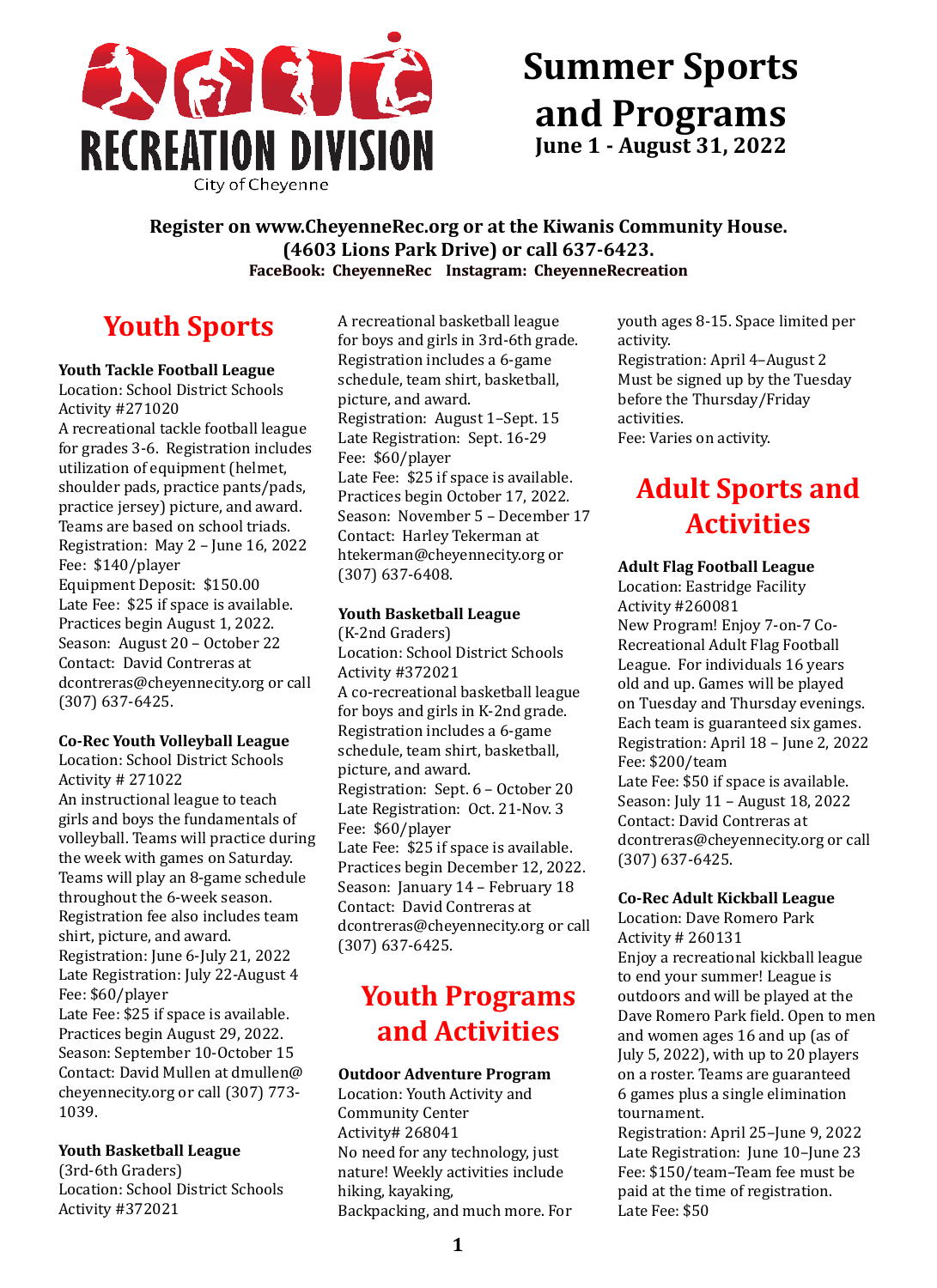Season: July 5-September 2, 2022 Contact: David Mullen at dmullen@ cheyennecity.org or call 773-1039.

### **Co-Rec Adult Softball League**

Location: Converse/Brimmer Softball Complexes

Activity #: 260011

A recreational adult softball league for teams composed of men and women. The season will be 10 games and start in August. This league has divisions for all skill levels from first time players to seasoned veterans! League plays under USSSA sanctions and umpired by USSSA umpires. Registration: May 9 – June 23, 2022 Late Registration: June 24 – July 7 Fee: \$350/team + \$20/player fee Late Fee: \$50

Season: August 8 – September 15 Contact: Harley Tekerman at htekerman@cheyennecity.org or (307) 637-6408.

### **Lenny Soveroski Memorial Softball Tournament**

Location: Brimmer/Converse Softball Complexes Activity # 260030 Come out and support the memory of a beloved umpire and referee by playing in the Lenny Soveroski Memorial Softball Tournament! This will be a USSSA sanctioned tournament. Raffles and activities will occur throughout the tournament and support the Youth Sports Financial Assistance Program. Registration: May 16 – June 30, 2022 Fee: \$250/sanctioned team. \$300/ non-sanctioned team Tournament Date: July 16 Contact: Harley Tekerman at htekerman@cheyennecity.org or (307) 637-6408.

### **Men's & Women's Fall Volleyball**

Location: School District Schools Men's Volleyball Activity # 360071 Women's Volleyball Activity # 360081

Two leagues, one for men's teams, and one for women's teams. This volleyball league is a great way to stay active as the weather starts to cool down. We offer divisions for all skill levels! Play with a team or as a free agent player. Teams are guaranteed 10 games, plus a Single Elimination Tournament. Registration: June 20-August 4, 2022 Late Registration: August 5-18 Fee: \$420/team Late Fee: \$50 Season: September 12 – Dec. 16 Contact: David Mullen at dmullen@ cheyennecity.org or call (307) 773- 1039.

### **Fall Pickleball 101**

Location: Youth Activity and Community Center Activity # 360111 A paddle sport that combines elements of tennis, ping pong, and badminton into one. It is one of the Country's fastest growing sports and is meant for all ages and skill levels. This class is an introduction to Pickleball, meant for beginners who are trying to familiarize themselves with the sport. The classes will be more about learning drills and working on fundamentals. Classes held indoors and capped at 12 participants. Registration: July 25-September 8 Late Registration: Sept. 9-22 Fee: \$50/player Late Fee: \$10 if space is available.

Session: October 4-November 3 Dates/Times: Tues/Thurs 9:00- 11:00am Contact: David Mullen at dmullen@

cheyennecity.org or call (307) 773- 1039.

### **Officials Training**

**Youth Football Officials Training**

Location: Youth Activity & Community Center Activity #271121 Like to be part of the game and give back to the youth while making a little extra income? This training is designed to teach the proper mechanics, positioning, and how to approach the game. Registration: May 23 – August 2 Fee: Free Date/Time: August 3, 6:00–8:00pm Contact: David Contreras at dcontreras@cheyennecity.org or call (307) 637-6425.

### **Youth Volleyball Officials Training**

Location: Youth Activity and Community Center Activity # 271026 Like to be a part of the game and give back to the youth? Training designed to teach proper mechanics, making the correct call, and game management. Registration: June 20-August 18 Fee: Free Date/Time: August 23, 6:00pm Contact: David Mullen at dmullen@

cheyennecity.org or call (307) 773- 1039.

### **Adult Basketball Officials Training**

Location: Youth Activity & Community Center Activity #360092 Have you always wanted to referee? This training will get you ready for this coming season Adult Basketball season. Learn proper court positioning, call signals, and the aspects of the game. Registration: June 6 – August 25 Fee: Free Date & Time: Thursday, September 2, 6:00-8:00pm Location: Youth Activity and Community Center Contact: David Contreras at dcontreras@cheyennecity.org or call (307) 637-6425.

### **Youth Basketball Officials Training**

Location: Youth Activity and Community Center Activity #372023 Have you always wanted to referee? This training will get you ready for this coming season Youth Basketball season. Learn proper court positioning, call signals, and the aspects of the game. Registration: August 22 – October 20 Fee: Free Date & Time: October 25, 6:00– 8:00pm Contact: David Contreras at dcontreras@cheyennecity.org or call (307) 637-6425.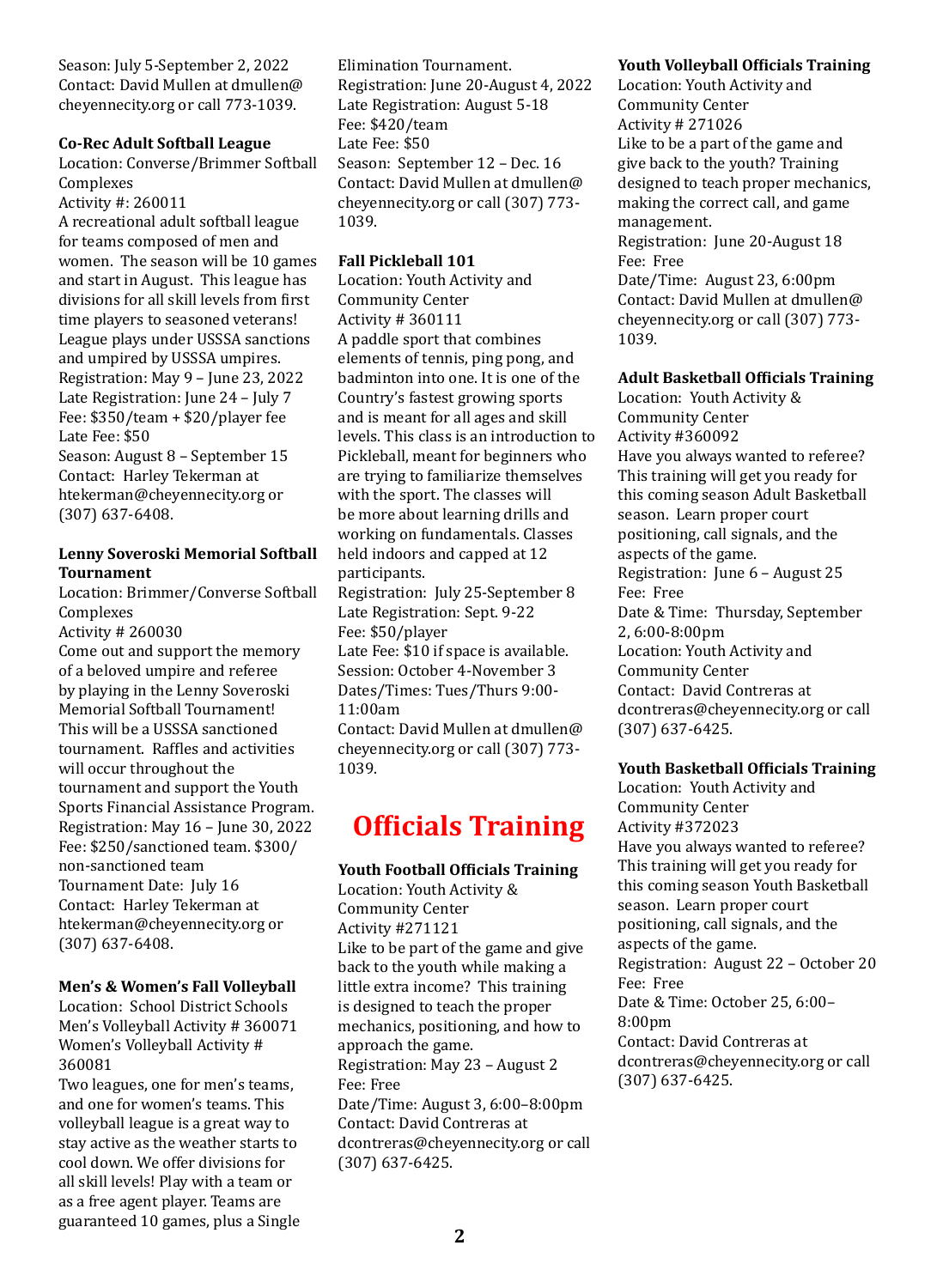### **Fitness**

### **AARP Fitness Classes - FREE**

Location: Holliday Park (near tennis courts)

AARP FitLot Introductory Circuit Class

A certified Personal Trainer will show participants proper form, safe equipment use, and the format of FitLot Method Circuit Training classes in a slower-paced, light-effort instructional setting. Registration: Show Up or register online only at www.CheyenneRec. org/Recreation (Recreation Division tab at the top), scroll down to Fitness Classes and go to the AARP FitLot Class, click on the link to get you to the AARP website. Call Lori at 773- 1044 for questions.

Fee: FREE

Session 1: June 6 – July 27, Mondays/ Wednesdays, 9:00am-10:00am Session 2: June 7 - July 28, Tuesdays/Thursdays, 6:30-7:30pm Session 3: August 1 – August 24, Mondays/Wednesdays, 9:00am-10:00am

### **Martial Arts**

#### **Tae Kwon Do**

Location: Youth Activity and Community Center/1317 Parsley Blvd. (Community Room) Activity #367024 The traditional Korean martial art similar to karate. The words "Tae Kwon Do" translate to "The Way of Hand and Foot," which is fitting for a class that teaches blocking, punching and kicking for self-defense. Strong emphasis on self-discipline. Loosefitting clothing and a positive attitude recommended. Taught by instructor Greg Flores. Ages 6+ or discretion of instructor. Mon/Wed, 6:00-7:00pm Monthly Sessions - \$30

**Dog Classes**

For Nose Work classes, all dogs must be able to be "car crated" or quietly wait their turn in a covered crate. Owners must provide crates and covers if crating indoors. For all dog classes, dogs must be current on vaccinations; puppies started vaccinations. Bring vaccination record to first class.

### **K9 Nose Work® 3 – Intro to Odor**

Location: Pioneer Park Center (1331 Talbot Court) Activity #265022 This class is the third in a series and expands on skills learned in the Intro and Elements classes. Dogs are introduced to the first target odor – birch oil (provided by the instructor). Dogs will continue to search in all four K9 Nose Work search "elements:" containers, interiors, exteriors, and vehicles. Handlers will be introduced to more advanced leash handling skills. PREREQUISITES: K9 NOSE WORK – 1 AND 2 OR INSTRUCTOR APPROVAL. Contact Barb at the. elemental.dog@gmail.com with questions.

Day/Time: Wednesdays, 7:00- 8:30pm

Session 1: June 22 – July 27, 2022 Session Fee: \$130 per dog/handler team

Class max: 6 dogs (Humans may enroll up to 2 dogs for one handler)

### **Perfect Puppy**

Location: Pioneer Park Center (1331 Talbot Court) Activity #265023 Bring your 3- to 5- month-old puppy to class to concentrate on social interactions with other puppies and people, behavioral problem solving (like jumping, housebreaking & puppy biting, etc.) and puppy obedience. The first class is for the owners only (no dogs please). For questions, call the instructor, Linnea Nicely-Dix at 307-256-9088. Day/Time: Sundays, 3:00-4:30pm Session 1: August 7, 14, 21, 28, Sept. 4, and 11 Fee: \$110 Class Max: 10 dogs

### **Novice Dog Obedience**

Location: Pioneer Park Center (1331 Talbot Court) Activity #265021 Designed for dogs 6 months of age and older. This class will cover the

foundations of behavioral problem solving (like jumping, barking, etc.) along with the basic obedience commands of loose leash walking, "heel", "sit", "down", "stay", "come", and "leave it". All dogs must be friendly to other dogs and people. The first class is for the owners only (no dogs please). For questions, call Linnea Nicely-Dix at 307-256-9088. Day/Time: Sundays, 4:30-6:00pm Session 1: August 7, 14, 21, 28, Sept. 4, and 11 Session Fee: \$110 Class Max: 10 dogs

#### **Canine Massage Workshop**

Location: Pioneer Park Center, 1331 Talbot Court Activity #365019 Learn massage techniques that your dog will love. Great for newly rescued dogs, dogs recovering from surgery, as well as fearful and anxious dogs. Dogs must be friendly to other dogs and people. Owners are welcome to attend without a dog. For questions, call the instructor, Linnea Nicely-Dix at 307-256-9088. Maximum of 10 dogs. Session: August 7, 2022 Day/Time: Sunday, 6:00 – 8:00pm Fee: \$30 with dog/\$20 without dog

### **Horse Classes**

### **Horsemanship/Riding 101**

Location: Pine Ranch-Carpenter, WY Activity #268061 Designed to teach equine safety, equine psychology, and fundamental horse-riding skills. Use balance and body aides to assist in feeling more comfortable on horseback. For those with little to no prior/ basic knowledge of horses and horse safety. Taught by Anne Larson, CRI. Ages 8-18. Max 5 riders. Days/Times: Mondays, 3:00-4:00pm Session Fee: \$160 Session 1: June 6, 13, 20, 27 Session 2: August 1, 8, 15, 22

### **Horsemanship/Riding 201**

Location: Pine Ranch-Carpenter, WY Activity #268063 Build on your horsemanship riding skills with Riding 201. For intermediate riders ages 19+ with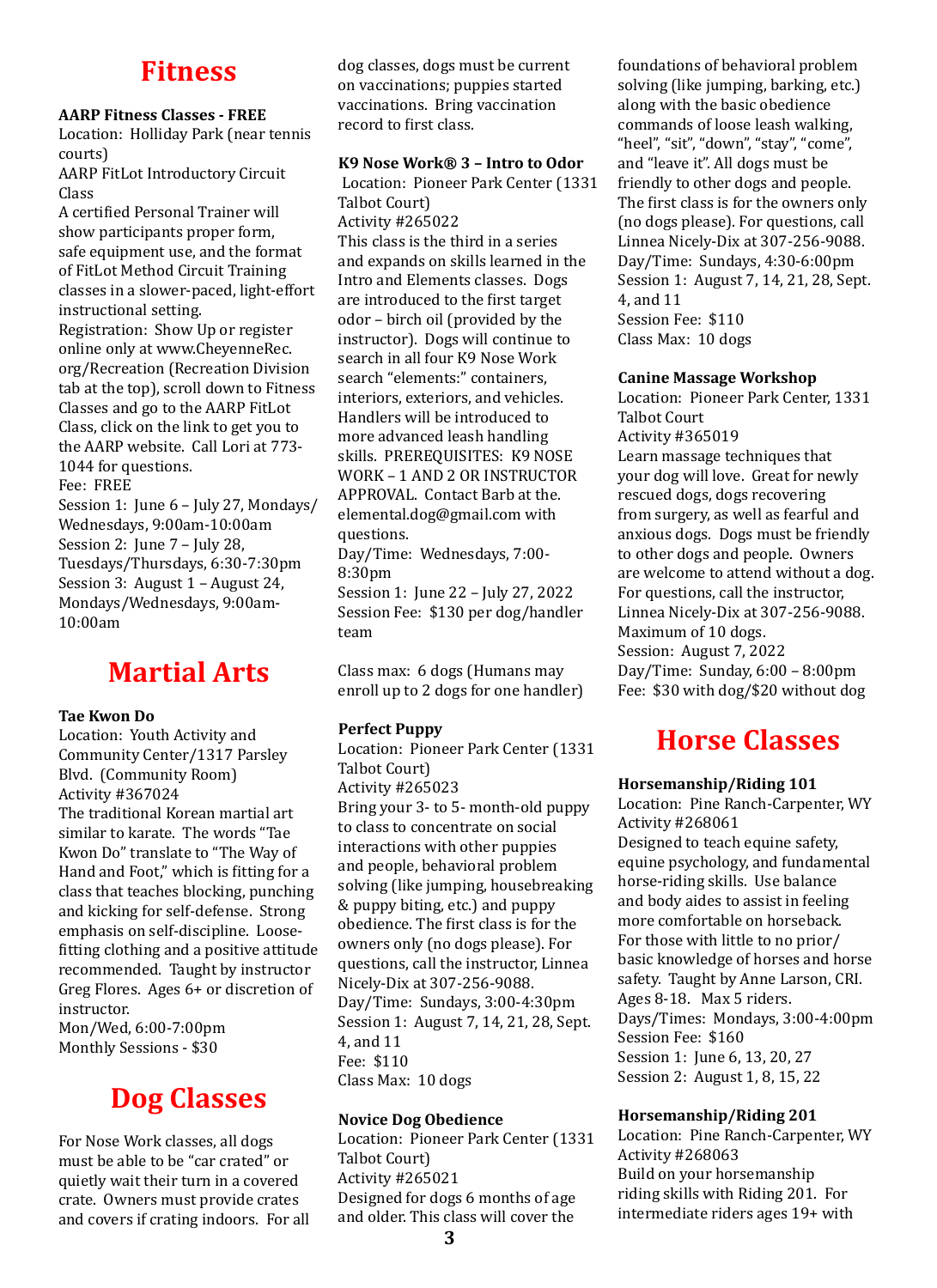some horse experience and as a continuation to build on Riding 201. For youth that have completed Horsemanship 201 and have prior approval from instructor may register. Taught by Anne Larson, CRI. Max 5 riders. Days/Times: Mondays, 4:30-5:30pm Session Fee: \$160 Session 1: June 6, 13, 20, 27 Session 2: August 1, 8, 15, 22

#### **Adult Horsemanship/Riding**

Location: Pine Ranch-Carpenter, WY Activity #268062 Designed with the adult rider in mind. Learn from the ground up: horse care, safety, horse psychology, and riding skills. Class geared toward the riding ability of each student no matter the level. Ages 19+. Taught by Anne Larson, CRI. Max 5 riders. Days/Times: Mondays, 6:00-7:00pm Monthly Fee: \$160

Session 1: June 6, 13, 20, 27 Session 2: August 1, 8, 15, 22

### **Cattle Working**

Location: Pine Ranch-Carpenter, WY Activity #268067 Designed for any rider wanting to start their horse on cattle in a controlled environment, or to learn how to work cattle on horseback. Learn position, timing, pressure points, and how to use horsemanship skills to track, sort, and control cattle. Riders may bring their own horse or use one of the Ranch's. Rider must be at least an advanced beginner to participate. Ages 8+ Day/Time: Mondays, 7:00-8:30pm Fee: \$65/class Session 1: June 6 Session 2: June 13 Session 3: June 20 Session 4: June 27 Session 5: August 1 Session 6: August 8 Session 7: August 15 Session 8: August 22

# **Specialty Classes**

### **Goat Relaxation**

Location: Pine Ranch-Carpenter, WY Activity #266001 Unwind and relax amidst the Ranch's gregarious goats. Dress comfortably and bring an old blanket to lie on. You will leave realigned, more grounded, and most definitely elated! Day: Fridays, 6:30pm Fee: \$18/class Session 1: June 3 Session 2: June 24

### **Sunset Goat Hiking**

Location: Pine Ranch-Carpenter, WY Activity #266002

A great way to get exercise amidst the sights and sounds of nature. Hike with your very own goat on a leash (we provide the goat). For all levels. We will meet at Pine Ranch 20 minutes prior to class. Snacks provided, bring your own drink. For ages 8 and up. Wear comfortable hiking shoes and dress appropriately. Hike will take 1.5 hours.

Fee: \$45/person Session 1: Saturday, June 4, 7:00pm Session 2: Friday, June 17, 7:00pm Session 3: Friday, July 8, 7:00pm Session 4: Saturday, July 9, 7:00pm Session 5: Friday, August 5, 6:30pm

#### **Bread, Butter and Jam Class**

Location: Pine Ranch-Carpenter, WY Activity #266003 Come and join us in the kitchen at Pine Ranch to learn how to make HOMEMADE FROM SCRATCH rolls, butter, and jam. You will learn how to make homemade butter from our fresh on the farm goat milk, seasonal jams to tantalize the taste buds and a delicious roll to put it all on!! All materials provided and each participant gets to take home a succulent finished product. Max: 12 Day/Time: Saturdays, 1:00pm Fee: \$35/person Session 1: June 18 Session 2: July 2 Session 3: August 20

# **First Aid/CPR/AED Certifications**

Learn how to save lives through the convenience of a Blended Learning course. Complete the education portion of the class through interactive, online learning on your own schedule. Then, attend the handson skills session to demonstrate to the instructor how to perform what you've learned.uccessful completion will result in a 2-year, OSHA compliant, Red Cross certification. Registration closes 1 day prior to the online course beginning. Online courses open in morning. Class size is limited to 8 students ages 12 and up. Contact Davy at Davy@StayingAliveWY.com or (307)203-4554 with questions.

### **Blended Learning: Adult CPR/AED**

Location: Pioneer Park Center (1331 Talbot Ct.)

Activity #265031 The Adult CPR/AED course is based on the latest science and teaches students how to care for breathing and cardiac emergencies for adult victims (about age 12 and up). Online course will take approx. 1hr 50min to complete.

Session Fee: \$50

Session 1: Online Course: May 27 Skills Lab: June 7, 6-7:30pm Session 2: Online Course: June 24 Skills Lab: July 5, 6-7:30pm Session 3: Online Course: August 26 Skills Lab: Sept. 6, 6-7:30pm

### **Blended Learning: Adult First Aid/ CPR/AED**

Location: Pioneer Park Center (1331 Talbot Ct.)

Activity #265032

The Adult CPR/AED course teaches students how to care for breathing and cardiac emergencies for adult victims (about age 12 and up). The First Aid course teaches students how to care for a variety of first aid emergencies such as scrapes, cuts, burns, trauma to the head/neck/ back, sudden illnesses, and temperature related emergencies. Online course will take approx. 3hr 15min to complete.

Session Fee: \$75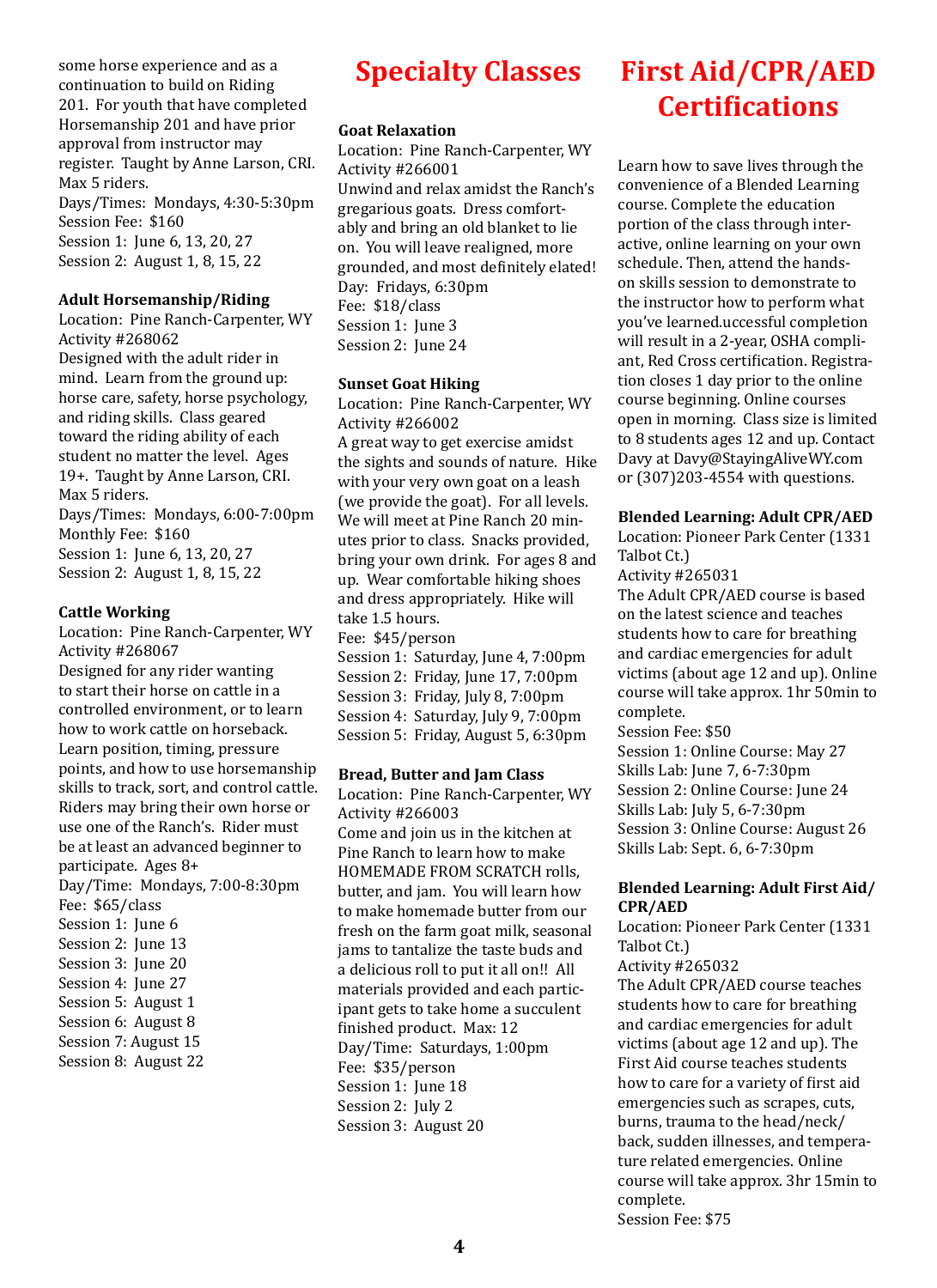Session 1: Online Course: June 10 Skills Lab: June 20, 6-7:45pm Session 2: Online Course: July 8 Skills Lab: July 18, 6-7:45pm Session 3: Online Course: August 12 Skills Lab: August 22, 6-7:45pm Session 4: Online Course: Sept. 9 Skills Lab: Sept. 19, 6-7:45pm

### **Blended Learning: Adult and Pediatric CPR/AED**

Location: Pioneer Park Center (1331 Talbot Ct.)

Activity # 265052

The Adult and Pediatric CPR/AED course is based on the latest science and teaches students how to care for breathing and cardiac emergencies for victims of all ages. Online course will take approximately 2hr 25min to complete.

Session Fee: \$60

Session 1: Online Course: June 17 Skills Lab: June 27, 6-8:15pm Session 2: Online Course: July 15 Skills Lab: July 25, 6-8:15pm Session 3: Online Course: August 19 Skills Lab: August 29, 6-8:15pm Session 4: Online Course: Sept. 16 Skills Lab: Sept. 26, 6-8:15pm

### **Blended Learning: Adult and Pediatric First Aid/CPR/AED**

Location: Pioneer Park Center (1331 Talbot Ct.)

Activity # 265051

The Adult CPR/AED course teaches students how to care for breathing and cardiac emergencies for victims of all ages. The First Aid course teaches students how to care for a variety of first aid emergencies such as scrapes, cuts, burns, trauma to the head/neck/back, sudden illnesses, and temperature related emergencies. Online course will take approx. 3hr 50min to complete. Session Fee: \$85

Session 1: Online Course: June 3 Skills Lab: June 13, 6-8:30pm Session 2: Online Course: July 1 Skills Lab: July 11, 6-8:30pm Session 3: Online Course August 5 Skills Lab: August 15, 6-8:30pm Session 4: Online Course: Sept. 2 Skills Lab: Sept. 12, 6-8:30pm

### **Gymnastics**

Cheyenne Gymnastics offers a wide range of classes to teach youth the basic fundamentals of gymnastcs. Participants will learn gross motor skills, balance, coordination, and spatial awareness, while also developing self-esteem, discipline, and determination. Our facility is fully equipped for all skill levels and ages 18 months and up.

Due to the differences between the Summer and Fall schedules, active summer participants are not guaranteed a spot in the Fall Session. However, they will be given priority sign-ups and priority waitlist for the Fall Session.

Go to www.CheyenneRec.org for registration information.

### **Parent & Tot Class**

Our most popular class! Designed for toddlers between 1.5-3 years old to get exhausted by nap time in a structured, active environment. A parent or guardian accompanies the toddler through circuits involving various gymnastics equipment and helps with keeping the toddler on task and discipline if necessary.

Once a week classes - \$25/month (3 classes/month) Monday – 9:00am-9:30am, 466011 Wednesday – 9:00am-9:30am, 466013

Twice a week classes - \$40/month (7 classes/month) Tues/Thurs – 9:00am-9:30am, 466012

### **Preschool Classes**

Parents, here's your quiet time! Preschool 1 is for the younger 3-4 year old beginner. Preschool 2 is for the more mature 4-5 year old and must be approved by a coach before enrollment into this class. Children in Preschool classes are expected to listen, play nicely, and follow directions independently. Preschool 1:

**Once a week classes** - \$35/month (3 classes/month)

Monday – 10:00am-10:55am, 466020 Wednesday – 10:00am-10:55am, 466023

**Twice a week classes** - \$60/month (7 classes/month) Mon/Wed – 4:30pm-5:25pm, 466022 Tues/Thurs – 10:00am-10:55am, 466024 Tues/Thurs – 3:30pm-4:25pm, 466086 Tues/Thurs – 5:30pm-6:25pm, 466027

### **Preschool 2**

**Once a week classes** - \$35/month (3 classes/month) Monday – 11:15am-12:10pm, 466021 Wednesday – 11:15am-12:10pm, 466030

### **Twice a week classes** - \$60/month

(7 classes/month) Mon/Wed – 3:30pm-4:25pm, 466025 Mon/Wed – 5:30pm-6:25pm, 466043 Tues/Thurs – 11:15am-12:10pm, 466034 Tues/Thurs – 4:30pm-5:25pm, 466036

### **Gym Level 1, 2 and Boys**

Designed for the school age group, 6 years old and up. Gym Level 1 is for beginner girls and boys. The Boys class is for beginner boys only and has more focus on the boy's events. Gym Level 2 is for the more advanced boy or girl gymnast and must be approved by a coach before enrollment into this class. Children in these classes are expected to be safe, responsible, and respectful.

### **Gym Level 1**

Twice a week classes - \$60/month (7 classes/month) Mon/Wed – 3:00pm-3:55pm, 466014 Mon/Wed – 3:15pm-4:10pm, 466071 Mon/Wed – 4:15pm-5:10pm, 466040 Mon/Wed – 4:45pm-5:40pm, 466081 Mon/Wed – 6:00pm-6:55pm, 466041 Mon/Wed – 6:45pm-7:40pm, 466082 Tues/Thurs – 3:00pm-3:55pm, 466031 Tues/Thurs – 3:15pm-4:10pm, 466083 Tues/Thurs – 4:45pm-5:40pm, 466084